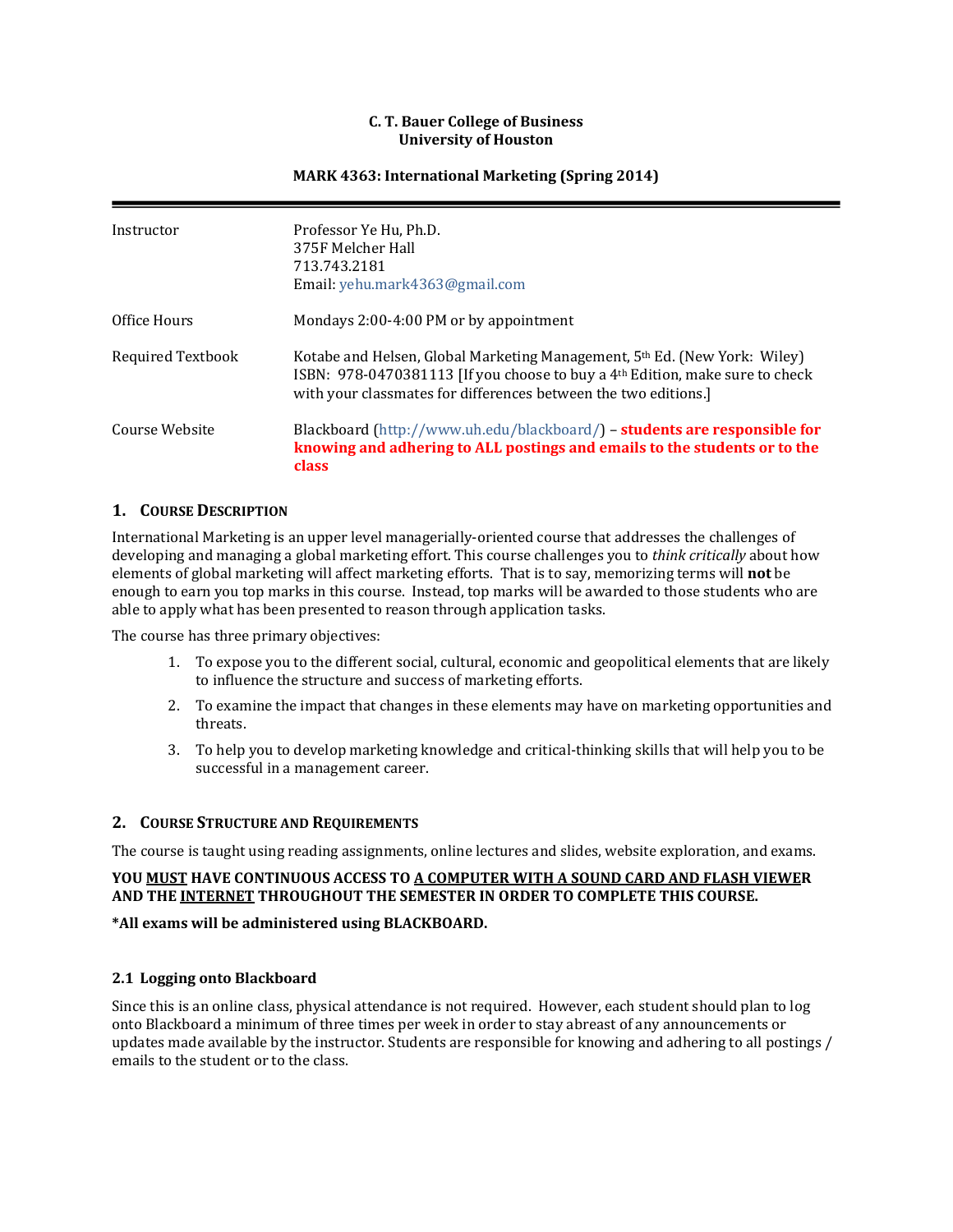#### **2.2 Keep in up with instructor communications**

Most communications to the class will be made via the "Announcements" tool on Blackboard. *You should review these announcements frequently in order to keep up with the course.*

**Please email the instructor at [yehu.mark4363@gmail.com.](mailto:yehu.mark4363@gmail.com)** I will respond to all emails within one working day. If you do not receive a response within one working day, I did not receive your email and you are advised to email me again.

#### **2.3 Class Materials**

Materials for class can be found in "Course Content" on Blackboard. STEP 1: Upon starting this course you should immediately review the syllabus and then all of the materials in the "Things You Should Know" organizer.

Lecture Slides: Demetra Andrews, a former PhD student **narrated** most of the lecture slide files for this course. They are in flash format. That is, the lectures are movie files that have sound. I decided to leave the "narrated" option for you just in case you prefer it. The slides are also available to you without the "narrated" option. **There is no project.** You may hear a project being mentioned more than once in the narrated slides, which was for a previous year.

To view and listen to the lecture **you must download a flash viewer**. You can do so for free from the internet.

#### **3. CLASS RULES**

- **Tone of voice (TOV)** is extremely important in online environments. Students must guard against using TOV in email messages that will be deemed aggressive, angry, or unprofessional.
	- o Using ALL CAPS is akin to shouting and should be used sparingly, if at all.
	- o Use of SMS language is very casual not appropriate for class.
	- o Use of bold text should be used sparingly.
- **Appropriate wording** of messages is required for all communications. Messages should be professional and courteous in nature.
	- Review the document on "professionalism" in the "Things You Should Know" organizer
- **Professionalism** is a necessary skill for anyone intending to engage in business. In this class, you will be expected to treat and communicate with the instructor and your colleagues with courtesy and in a manner that is civil and polite. This includes all email communications and discussions at Blackboard.
- **Questions about exams or grades must be made within 1 week of receiving the grade on the exam.** 
	- o Due to its length and the number of people in the class, grading of the written assignment will take approximately 3 weeks from the date of submission.
	- o Once you have received your grade, you will have 1 week to pose questions regarding the grade you have received.
	- o After that period passes grades will be final.
- IMPORTANT: If you wish for the instructor to reconsider your grade on an assignment or exam, the entire assignment or exam will be reviewed and possibly re-graded. **Thus, your grade could go up or down as a result of the re-grade**.
- Sometimes students find what they believe to be errors in test questions. If you find what you believe is an error, please report it to the instructor immediately.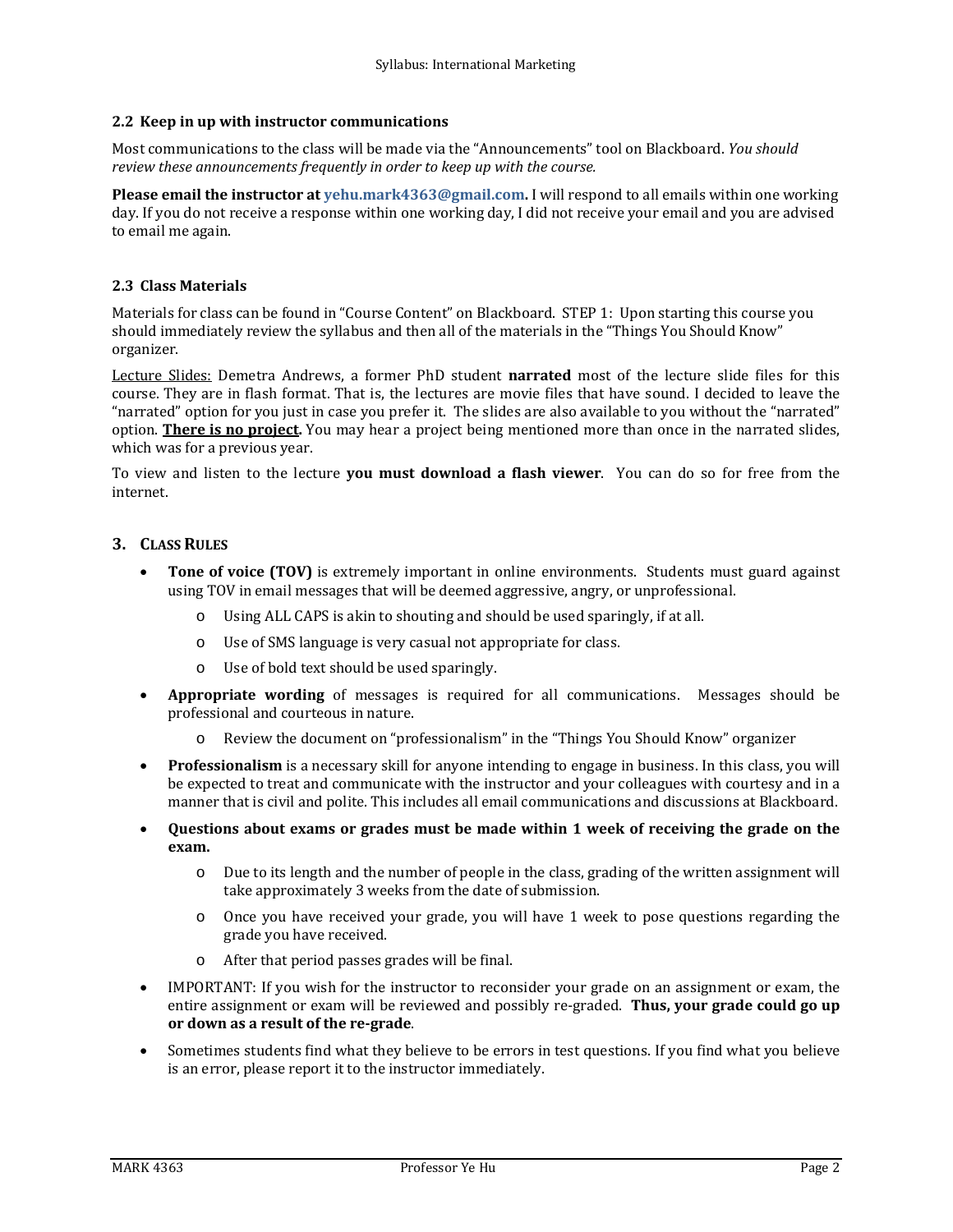## **4. WAYS TO EARN POINTS**

#### **Exams (300 points)**

A total of 3 exams, worth 300 points, will be given via Blackboard. The exams are **not** cumulative. **Each exam will be available over a 24-hour time window. Once started, you must finish the exam within 1 hour.** 

#### **Quizzes (100 points)**

Quizzes or assignments will be administered on a weekly basis (in most weeks except exam weeks) using Blackboard. **No make-up is available for the quizzes** (No exceptions). A total of 11 quizzes will be administered and each quiz is worth 10 points. At the end of the semester, one quiz with the lowest grade will be dropped. It is important that you log onto Blackboard to check quiz announcements frequently.

#### **Professionalism and Courtesy (50 points)**

Professionalism and appropriateness of communication is worth 50 points. These points are earned by following class rules and instructions from the instructor. NOTE: Points will be deducted for each instance of failure to follow class rules.

### **Extra Credit (up to 20 points)**

You are eligible to participate in research to earn extra credit for this course. More information will be provided during the semester. You can receive up to a maximum of 20 points of extra credit. All extra credit will be posted to Blackboard by the end of the semester.

| Grade     | <b>Points Required</b>     |
|-----------|----------------------------|
| A         | Points $\geq 420$          |
| $A-$      | $400 \le$ Points $< 420$   |
| B+        | $390 \le$ Points < 400     |
| B         | $380 \le$ Points $\lt 390$ |
| <b>B-</b> | $370 \le$ Points < 380     |
| C+        | $350 \le$ Points $\le$ 370 |
| C         | $330 \le$ Points $\le$ 350 |
| C-        | $310 \le$ Points < 330     |
| D+        | $290 \le$ Points < 310     |
| D         | $280 \le$ Points < 290     |
| D-        | $270 \le$ Points < 280     |
| F         | Points $<$ 270             |

#### **Grading Scale**

## **5. ACADEMIC HONESTY**

The University of Houston Academic Honesty Policy is strictly enforced by the C. T. Bauer College of Business. A discussion of the policy is included in the University of Houston Student Handbook[, http://www.uh.edu/dos/hdbk/acad/achonpol.html.](http://www.uh.edu/dos/hdbk/acad/achonpol.html) Students are expected to be familiar with this policy. **No violations of this policy will be tolerated in this course.**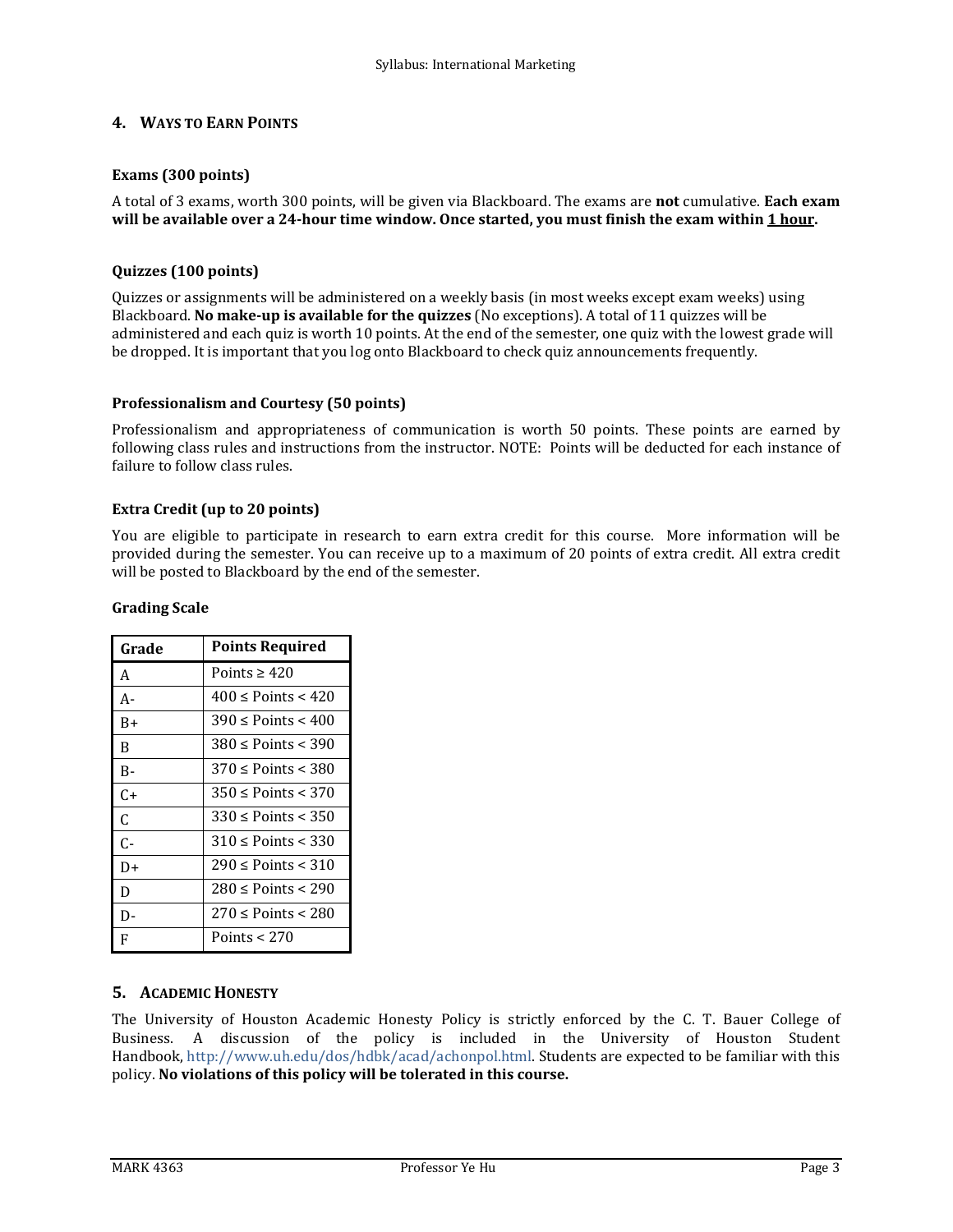## **6. ACCOMMODATIONS FOR STUDENTS WITH DISABILITIES**

The C. T. Bauer College of Business would like to help students who have disabilities achieve their highest potential. To this end, in order to receive academic accommodations, students must register with the Center for Students with Disabilities (CSD) (telephone 713-743-5400), and present approved accommodation documentation to their instructors in a timely manner. Since Blackboard does not have a function for setting time limits for each student individually, **students who request extended exam time following CSD must take a paper-and-pencil exam at CSD's facility at a pre-scheduled time.** Since the quizzes (five questions, ten minutes) are already on an extended time basis, **no time extension is available for quizzes.**

## **7. COURSE CHANGES**

This syllabus and accompanying class schedule are tentative and subject to change. Changes and/or additions will be announced via Blackboard, so students are advised to check Blackboard daily. The instructor reserves the right to modify the course requirements, assignments, quizzes, grading procedures, policies as circumstances dictate.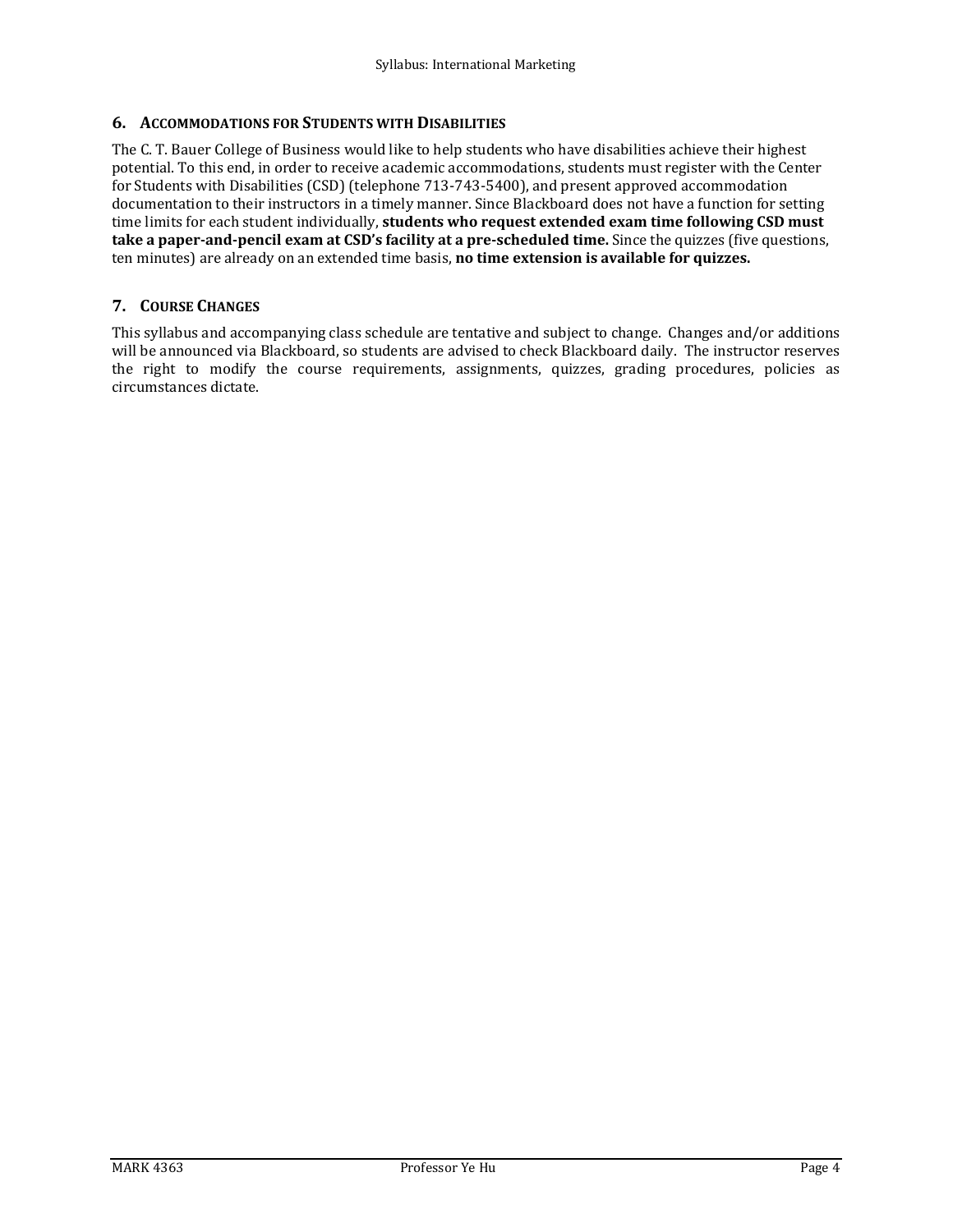# **Schedule of Classes**

| Week 1  |          |    |                                                                    |
|---------|----------|----|--------------------------------------------------------------------|
|         | January  | 13 | Orientation, syllabus, cruising through Blackboard                 |
|         |          |    |                                                                    |
| Week 2  |          |    |                                                                    |
|         | January  | 20 | Review of Marketing's 4 P's                                        |
|         |          |    | - Review Lecture & "Marketing Basics" Document in the              |
|         |          |    | Supplemental Materials folder on Blackboard                        |
|         |          |    |                                                                    |
| Week 3  |          |    |                                                                    |
|         | January  | 27 | The Globalization Imperative                                       |
|         |          |    | - Review Chapter 1 and Accompanying Lecture                        |
| Week 4  |          |    |                                                                    |
|         | February | 3  | Economic and Financial Factors Affecting the Global Market         |
|         |          |    | - Review Chapters 2/3 and Accompanying Lecture                     |
|         |          |    |                                                                    |
| Week 5  |          |    |                                                                    |
|         | February | 10 | Political and Legal Factors Affecting the Global Market            |
|         |          |    | - Review Chapter 5 and Accompanying Lecture                        |
|         |          |    |                                                                    |
| Week 6  |          |    |                                                                    |
|         | February | 17 | Cultural Factors Affecting the Global Market                       |
|         |          |    | - Review Chapter 4 and Accompanying Lecture                        |
|         | February | 19 | <b>*** EXAM 1 *** [Blackboard]</b>                                 |
|         |          |    |                                                                    |
| Week 7  |          |    |                                                                    |
|         | February | 24 | Global Market Research                                             |
|         |          |    | - Review Chapter 6 and Accompanying Lecture                        |
|         |          |    |                                                                    |
| Week 8  |          |    |                                                                    |
|         | March    | 3  | Segmenting Markets and Positioning Products/Services               |
|         |          |    | - Review Chapter 7 and Accompanying Lecture                        |
|         |          |    |                                                                    |
| Week 9  | March    | 10 | <b>Spring Break</b>                                                |
|         |          |    |                                                                    |
| Week 10 |          |    |                                                                    |
|         | March    | 17 | <b>Decisions about Global Products</b>                             |
|         |          |    | - Review Chapters 10/11 and Accompanying Lecture (Chapter 11/12 in |
|         |          |    |                                                                    |